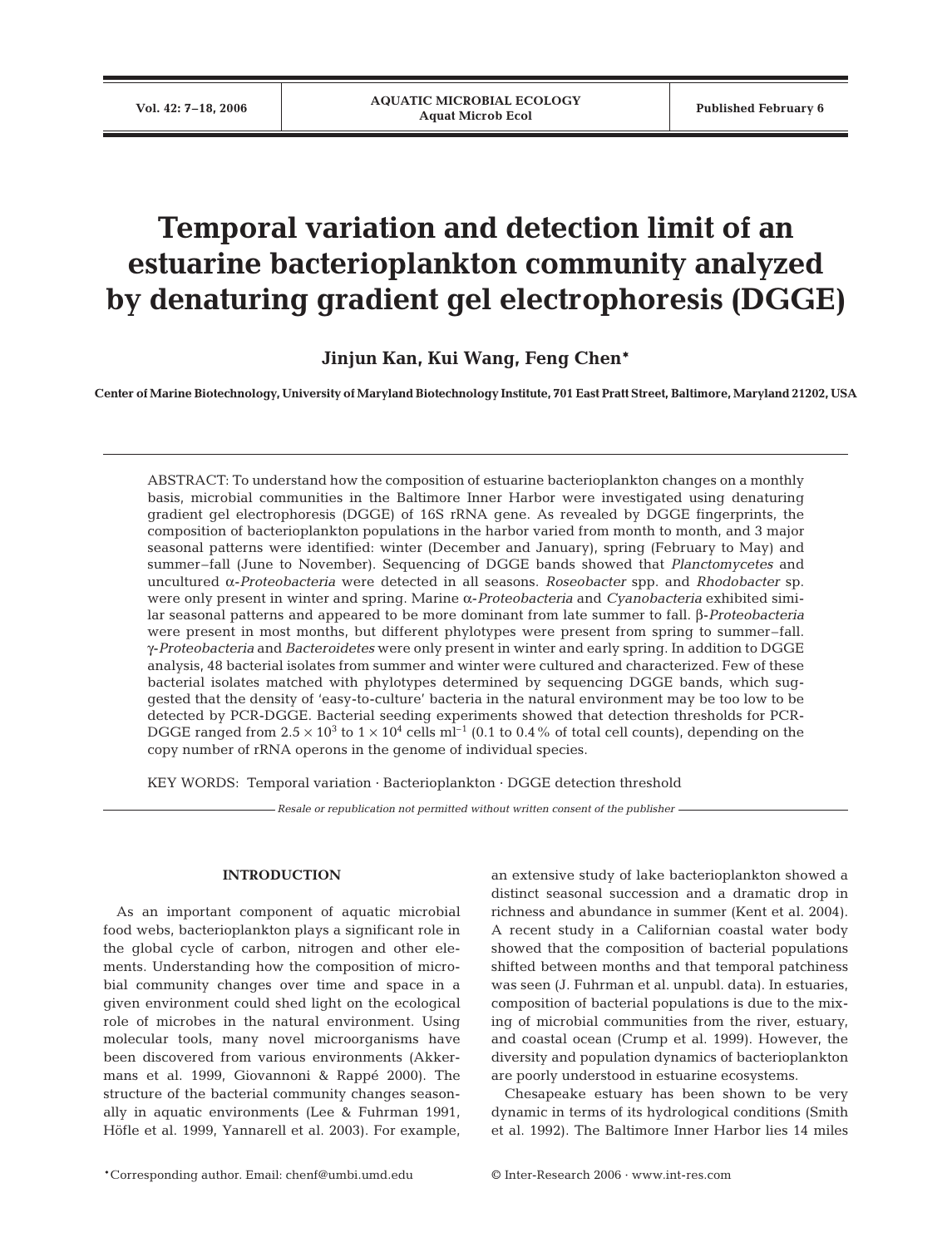(~22.5 km) from the mouth of the Patapsco River, the fifth largest tributary of the Chesapeake Bay. Baltimore Inner Harbor is part of the mesohaline Patapsco River estuary where freshwater and salt water meet. Dissolved inorganic nitrogen and phosphorus in the surface of Patapsco River estuary exceed 30 and 0.5 µM, respectively, in the summer period (Sellner et al. 2001). Phytoplankton blooms occur frequently in the Baltimore Inner Harbor from late spring throughout the summer, and the resulting biomass from dinoflagellates supports a large and active microheterotrophic community (Sellner et al. 2001). A tight association between bacteria and phytoplankton was observed during a bloom that occurred in the harbor (Kan & Chen 2004).

To date, there have been a limited number of studies on the microbial composition in the Chesapeake Bay and its sub-estuaries (Bidle & Fletcher 1995, Bouvier & del Giorgio 2002). Banding patterns of 5S rRNA demonstrated that the composition of bacterial communities in the bay varied between summer and winter (Noble et al. 1997). Using fluorescent *in situ* hybridization (FISH) analysis with taxon-specific probes, it was found that γ-*Proteobacteria* and 4 *Vibrio* spp. strains exhibit strong seasonality in the Choptank River (Heidelberg et al. 2002). However, phylogenetic composition and temporal variations in the bacterioplankton community based on 16S rRNA gene characterization have not yet been explored in the Chesapeake estuary.

Denaturing gradient gel electrophoresis (DGGE) of PCR amplified 16S rRNA genes was first introduced as a quick fingerprint method to study bacterial dynamics at the community level in 1993 (Muyzer et al. 1993). DGGE has been extensively used to study microbial population composition in various environments, including lakes and rivers (Ovreas et al. 1997, Casamayor et al. 2000), coastal waters (Bernard et al. 2000, Crump et al. 2004), polar regions (Murray et al. 1998, Bano & Hollibaugh 2002, Crump et al. 2003) and extreme environments (Ferris et al. 1996, Sievert et al. 1999, Nakagawa et al. 2004). However, the PCR-DGGE method tends to bias towards the predominant groups within a community (von Wintzingerode et al. 1997, Casamyer et al. 2000, Kisand & Wikner 2003). The detection threshold of DGGE for a specific type of bacterium has been estimated based on mixed bacterial assemblages (Muyzer et al. 1993, Murray et al. 1996) and by double-checking microscopic counts of certain bacterial groups (Casamayor et al. 2000). Using DGGE, it is difficult to detect a bacterial population when it occupies less than 0.5 to 1% of the total bacterial community. However, more systematic studies need to be done to determine the detection threshold of the PCR-DGGE approach.

The goal of this study was to understand how the composition of an estuarine bacterioplankton community changes over time. We described the monthly variation of bacterial community structure from the Baltimore Inner Harbor using DGGE. In addition, by use of seeding a natural bacterial community with different concentrations of known bacterial isolates, we evaluated the detection threshold of the DGGE method applied in this study. The detection limit of the PCR-DGGE method is affected by the relative abundance of a population as well as by ribosomal RNA (rrn) operon copy numbers.

## **MATERIALS AND METHODS**

**Sample collection and bacterial isolation.** Water (5 l) was collected monthly from March 2001 to February 2002 from Pier V, Baltimore Inner Harbor, using acidrinsed carboys; 250 ml of water was filtered immediately through 0.2 µm pore-size polycarbonate filters (47 mm diameter, Millipore) and the filters were stored at –20°C for later DNA extraction. Salinity and temperature were recorded on site and salinity was measured with a 300011 refractometer (Sper Scientific).

Bacteria strains from the Inner Harbor were isolated on 1⁄ <sup>2</sup> YTSS (4 g yeast extract, 2.5 g tryptone, 18 g agar l –1 water) medium plates (Sobecky et al. 1996). The media were adjusted to varying salinities using viral particle-free water. Briefly, 50 and 100 µl of water were streaked on plates for each month (March 2001 to February 2002). Twenty bacterial colonies from each month were collected according to morphological characteristics including color, size, and shape of colonies. These bacteria colonies were further purified and stored at –80°C. In this study, 48 bacterial strains isolated from winter and summer were randomly picked and characterized in terms of 16S rRNA gene sequence.

**Enumeration of bacteria.** Subsamples of 50 ml water were fixed in 1% glutaraldehyde for total bacterial counting. Briefly, 1 ml of fixed sample was filtered onto a 0.2 µm pore-size 25 mm black polycarbonate membrane filter (Osmonics). Cells were stained with  $2.5 \times$ SYBR Gold solution for 10 min in the dark as described previously (Chen et al. 2001). Bacterial cells were enumerated under blue excitation (485 nm) on a Zeiss Axioplan epifluorescence microscope (Zeiss). At least 200 bacterial cells per sample were counted.

**Extraction of nucleic acid.** Bacterial genomic DNA was obtained from the filter by lysozyme, Proteinase K, and sodium dodecyl sulfate concomitant with phenolchloroform extraction and isopropanol precipitation (Schmidt et al. 1991). For natural microbial assemblages, because the filter membrane was included through the extraction procedure, time allowed for enzyme reactions such as lysozyme and Proteinase K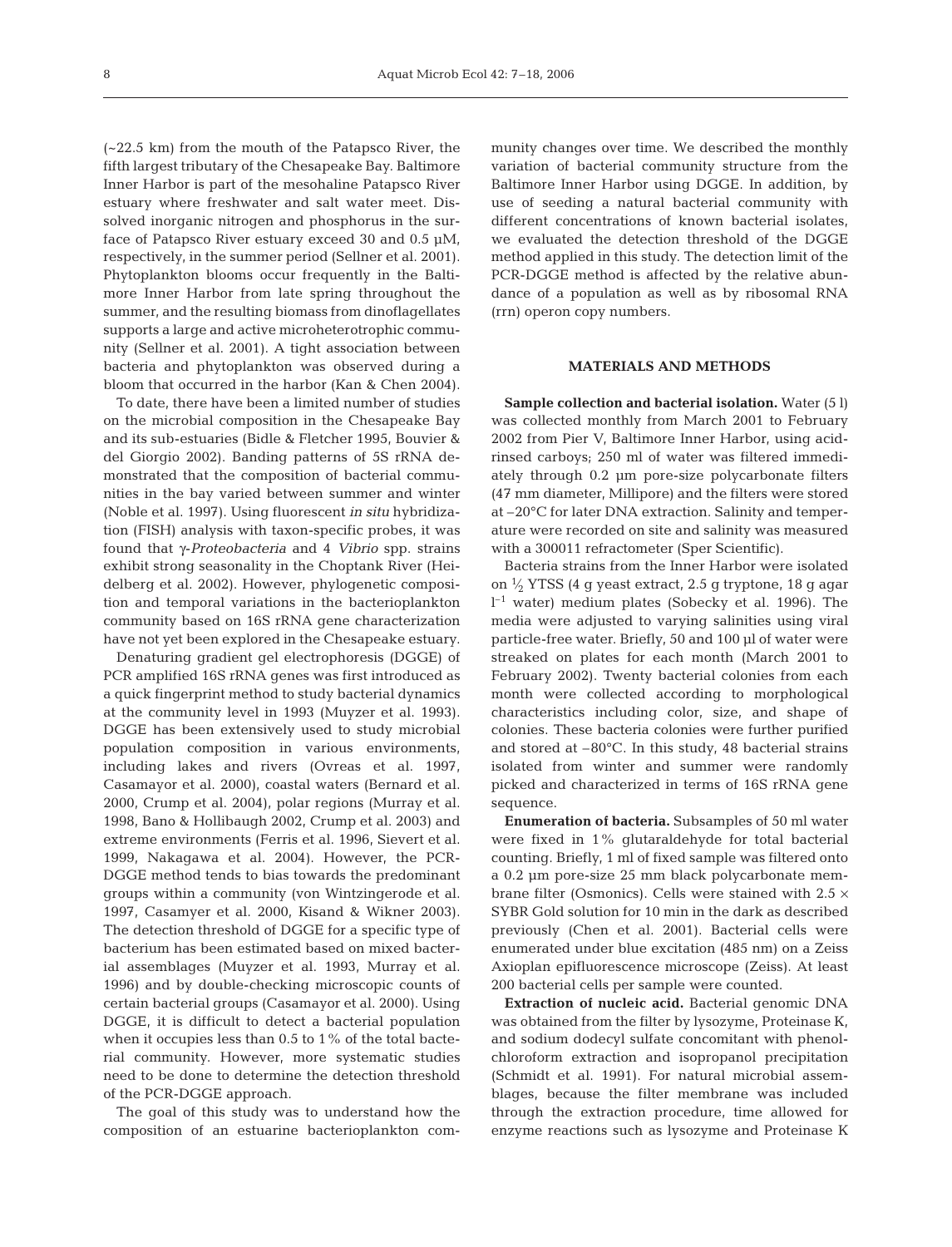was extended overnight to avoid an incomplete reaction. After using a SpeedVac (AES1010, Savant) to dry the pellet, DNA was dissolved in double-distilled water and stored at 4°C for further analysis. DNA concentrations were estimated based on 260 nm absorbance using a SmartSpec TM 3000 (Bio-Rad).

**PCR amplification of 16S rRNA genes.** PCR amplification was performed in a 50 µl volume containing approximately 50 ng of template DNA,  $1 \times PCR$  buffer, 1.5 mM  $MqCl<sub>2</sub>$ , 0.5 mM (each) primer, 200 mM (each) deoxynucleotide, and 2.5 U *Taq* DNA polymerase (Promega). PCR cycling was performed with a Peltier Thermal Cycler PTC-200 (MJ Research). For bacterial isolate characterization, PCR primers were 8F (AGAG-TTTGATCCTGGCTCA) and 785R (CTACCAGGG-TATCTAATCC) (Amann et al. 1995). The temperaturecycling conditions were as follows: 94°C for 5 min, 30 cycles at 94°C for 0.5 min, 55°C for 1 min, and 72°C for 3 min, followed by 5 min incubation at 72°C. PCR primers for DGGE were F1070 (ATGGCTGT-CGTCAGCT), which is specific for most Eubacteria and R1392GC (CGCCCGCCGCGCCCCGCGCCCGG-CCCGCCGCCCCCCCCCCACGGGCGGTGTGTAC). R1392GC contains a 40 bp GC-rich clamp and is based on a universally conserved region (Ferris et al. 1996). The temperature-cycling conditions were as follows: after pre-incubation at 94°C for 5 min, a total of 27 cycles were performed at 94°C for 0.5 min, *T<sup>A</sup>* (annealing temperature) for 1 min, and 72°C for 3 min. In the first 20 cycles, *T<sup>A</sup>* decreased stepwise by 1°C every 2nd cycle, from 65°C in the first cycle to 56°C in the 20th. In the last 7 cycles,  $T_A$  was 55 $\degree$ C. Cycling was followed by 5 min incubation at 72°C. Agarose gel electrophoresis was used to detect and estimate the concentration of PCR amplicons.

**DGGE and banding pattern analysis.** DGGE was performed using a Dcode™ Universal Mutation Detection System (Bio-Rad). Similarly sized PCR products were separated on a 1.5 mm-thick vertical gel containing polyacrylamide (acrylamide:bisacrylamide ratio of 37.5:1) and a linear gradient of the denaturants urea and formamide, which increased from 40% at the top of the gel to 65% at the bottom. Similar amounts of PCR products were loaded on the DGGE gel. Electrophoresis was performed at  $60^{\circ}$ C in a  $0.5 \times$  TAE buffer, and 75 V of electricity were applied to the submerged gel for 16 h. Nucleic acids were visualized by staining with SYBR Gold and photographed (Ovreas et al. 1997). Banding patterns (absence and presence of bands) were analyzed by Quantity One software (Bio-Rad). A pairwise distance matrix was calculated and analyzed with weighted pair group mean average (WPGMA) cluster analysis and presented as a dendrogram.

**Sequencing and phylogenetic analysis.** PCR products from bacterial isolates were purified using a Qiaquick PCR purification kit (Qiagen). Purified PCR products were sequenced with primer 8F using Bigdyeterminator chemistry by an ABI PRISM310 or 3100 Genetic Analyzer (Applied Biosystems). For the bacterioplankton community, representative DNA bands were excised from the gels, re-amplified, and analyzed with DGGE again. These procedures were repeated 3 times. The DGGE bands were sequenced using the primer F1070.

All sequences were compared with the GenBank database using BLAST, and the closest bacterial strain matches were obtained. Phylogenetic trees were constructed using MacVector 7.2 software package (GCG). Briefly, sequence alignment was performed with the program CLUSTAL W. Evolutionary distances were calculated using the Jukes-Cantor method (Jukes & Cantor 1969) and a distance tree was constructed using the neighbor-joining algorithm (Saitou & Nei 1987). Bootstrap values were obtained from the analysis of 1000 re-samplings of the data set.

**PCR-DGGE detection limit.** Different concentrations (10<sup>2</sup> to 106 cells ml–1) of 3 bacterial strains (*Shewanella* sp., *Vibrio* sp., and *Pseudomonas* sp.) were added to a natural bacterial community collected from the Inner Harbor. Preliminary results showed that a finer range of concentrations  $(10^3 \text{ to } 10^5 \text{ cells } \text{ml}^{-1})$  of bacterial isolates was required. *Vibrio* sp., *Pseudomonas* sp. and *Synechococcus* sp. CB0101 were selected because they represented groups with high (9 copies), medium (4 copies), and low (2 copies) rRNA operon copy numbers, respectively. DNA was extracted from the seeded bacterial communities following the protocol applied to natural microbial assemblages, and analyzed by PCR-DGGE following the protocols described above.

**Nucleotide sequence accession numbers.** Sequences of bacterial isolates and DGGE bands obtained in this study were deposited in the GenBank database under accession numbers AY789535 to AY789582 and AY654428 to AY654452.

#### **RESULTS**

Water temperature of the Baltimore Inner Harbor varied widely across seasons. The lowest water temperature was 6°C in the winter while the highest temperature (27°C) occurred in the summer. Salinity was highest (18 ppt) in the winter and lowest (5 ppt) in the spring. Starting in April, salinity dropped dramatically until May. From June to November salinity was relatively stable (11 to 15 ppt). The temperature and salinity recorded in this study were similar to previous and current monthly monitoring data in the Inner Harbor (http://mddnr.chesapeakebay.net/bay\_cond/index.cfm). The bacterial density fluctuated from 1.2 to 3.0  $\times$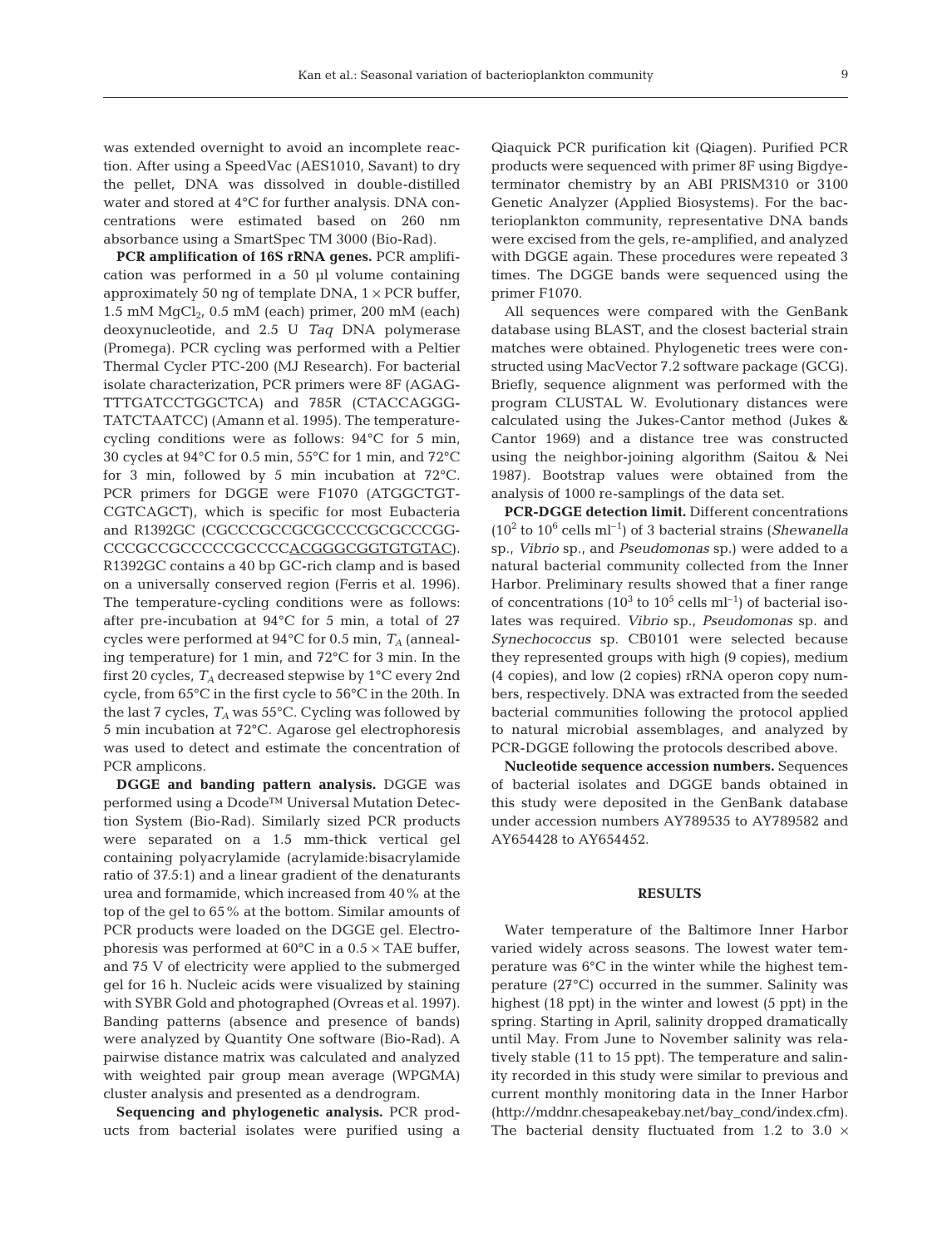$10^6$  cells ml<sup>-1</sup> throughout the year, and did not exhibit an obvious seasonal pattern.

A total of 240 bacterial strains from Inner Harbor were isolated and purified during the sampling year. Characterizing the isolated bacteria from Inner Harbor was not the main focus of this study. Only 48 strains from summer and winter were picked and characterized based on the partial 16S rRNA gene sequence (>500 bp, Table 1), because our DGGE gel showed that bacterial communities were very different between these 2 seasons. Most isolates were similar to known cultivated bacteria in the GenBank. Seventeen out of the 27 winter isolates were most closely affiliated with strains previously isolated from cold environments including polar seas, Arctic sea ice, Antarctica, the Baltic Sea etc. These coldwater isolates were not observed in the summer months (Table 1).

DGGE revealed that the bacterial population structure in the Inner Harbor changed from month to month (Fig. 1). From winter to spring, the band patterns shifted significantly. However, from early summer to fall, the bacterial communities became relatively stable and showed similar band patterns. The monthly samples were grouped into 3 seasonal types: winter (December and January), spring (February to May) and summer–fall (June to November) based on the similarity dendrogram (Fig. 2). The number of DGGE bands in the summer–fall season (avg.  $= 34.0$ ,  $n = 6$ ) was higher than that in the winter and spring seasons  $(avg. = 25.5, n = 6)$ . Twenty-eight bands were selected and excised. To confirm that bands from the same position in different samples represented the same organism, 4 additional bands (Inner Harbor [IH]-6', 11', 21', and 28') were sequenced. These 'replicated' bands were identical to IH-6, 11, 21 and 28, respectively. A total of 25 DGGE phylotypes were identified based on their 16S rRNA gene sequences. Eight sequences were most closely related with α-*Proteobacteria*, 6 with chloroplasts, 4 with β-*Proteobacteria*, 3 with *Planctomycetes*, 2 with γ-*Proteobacteria*, 1 with *Bacteroidetes* and 1 with *Cyanobacteria* phylotype (Fig. 3). Bands IH-1, 3, 4 and 20 could not be re-amplified and therefore no sequences were achieved.

A phylotype of uncultured α-*Proteobacteria* (IH-9) was present all year round, but *Roseobacter* spp. (IH-14 and IH-17) and *Rhodobacter* sp. (IH-13b) only appeared in winter and spring. Marine α-*Proteobacterium* (IH-24) was restricted to summer–fall and winter. Phylotypes of β-*Proteobacteria* shifted between winter–spring and summer–fall, and changed from *Aquaspirllum* sp. and *Variovorax* sp. (IH-15 and IH-16; winter–spring) to *Hydrogenophaga flava* and *Alcaligenes* sp. (IH-19 and IH-21; summer–fall). γ-*Proteobacteria* (IH-12 and IH-13a) were only present in winter and early spring. Cyanobacteria (*Synecho-* *coccus* sp*.*) were commonly found in the summer–fall season but disappeared in winter and spring. Similar seasonal patterns were found in some plastids (IH-6, IH-7 and IH-8). However, in winter, different plastids (IH-5 and IH-10) became prevalent. *Bacteroidetes* (IH-28) and *Planctomycetes* (IH-27) were relatively dominant in the spring and early summer, but absent in other seasons (Figs. 1 & 3).

Because few of the characterized heterotrophic bacteria isolates were seen in the DGGE phylotypes, additional experiments were conducted to understand the discrepancy between culture-dependent and molecular approaches. Different concentrations of cultivated bacterial cells were added to a natural microbial assemblage in order to estimate the detection threshold of DGGE. DNA extraction efficiency was tested. With the increase of cells amended, DNA concentration increased and showed a close relationship with cell densities (Fig. 4). The corresponding bands for *Vibrio* sp. and *Shewanella* sp. could be conveniently detected when cell densities were above  $5 \times 10^3$  cells ml–1, whereas *Pseudomonas* sp. presented weak bands even when the density reached  $1 \times 10^4$  cells ml<sup>-1</sup> (Fig. 5). Furthermore, when the concentration of seeded bacteria increased to  $10^6$  cells ml<sup>-1</sup>, most DGGE phylotypes from natural water became undetectable on the gel (Fig. 5, Lane 8).

The detection threshold was further analyzed by adding a more stringent range of cells (Fig. 6a). At a concentration of  $2.5 \times 10^3$  cells ml<sup>-1</sup>, the band corresponding to *Vibrio* sp. with high gene copy numbers could be detected. However, the band representing *Pseudomonas* sp. could not be seen until cell density reached  $1 \times 10^4$  cells ml<sup>-1</sup> (Fig. 6b). With an average bacterial concentration of 2.43  $\times$  10<sup>6</sup> cells ml<sup>-1</sup> in the water, the detection threshold for *Vibrio* sp. and *Pseudomonas* sp. corresponded to 0.1 and 0.4% of total bacterial cell counts, respectively. The band corresponding to the introduced *Synechococcus* sp. strain ran at the same position as a band from the natural assemblage. Sequencing of the bands showed that they were identical phylotypes. Therefore, the detection limit for *Synechococcus* sp. could not be properly evaluated.

## **DISCUSSION**

Based on a single rich medium, our cultured bacterial isolates provided only a 'snapshot' of 'easy-to-culture' bacteria of the whole community. It was not our intention in this study to conduct a thorough survey of Inner Harbor bacterial isolates. The region of the 16S rRNA gene used for characterizing bacterial isolates (8F to 785R) did not overlap with the region flanked by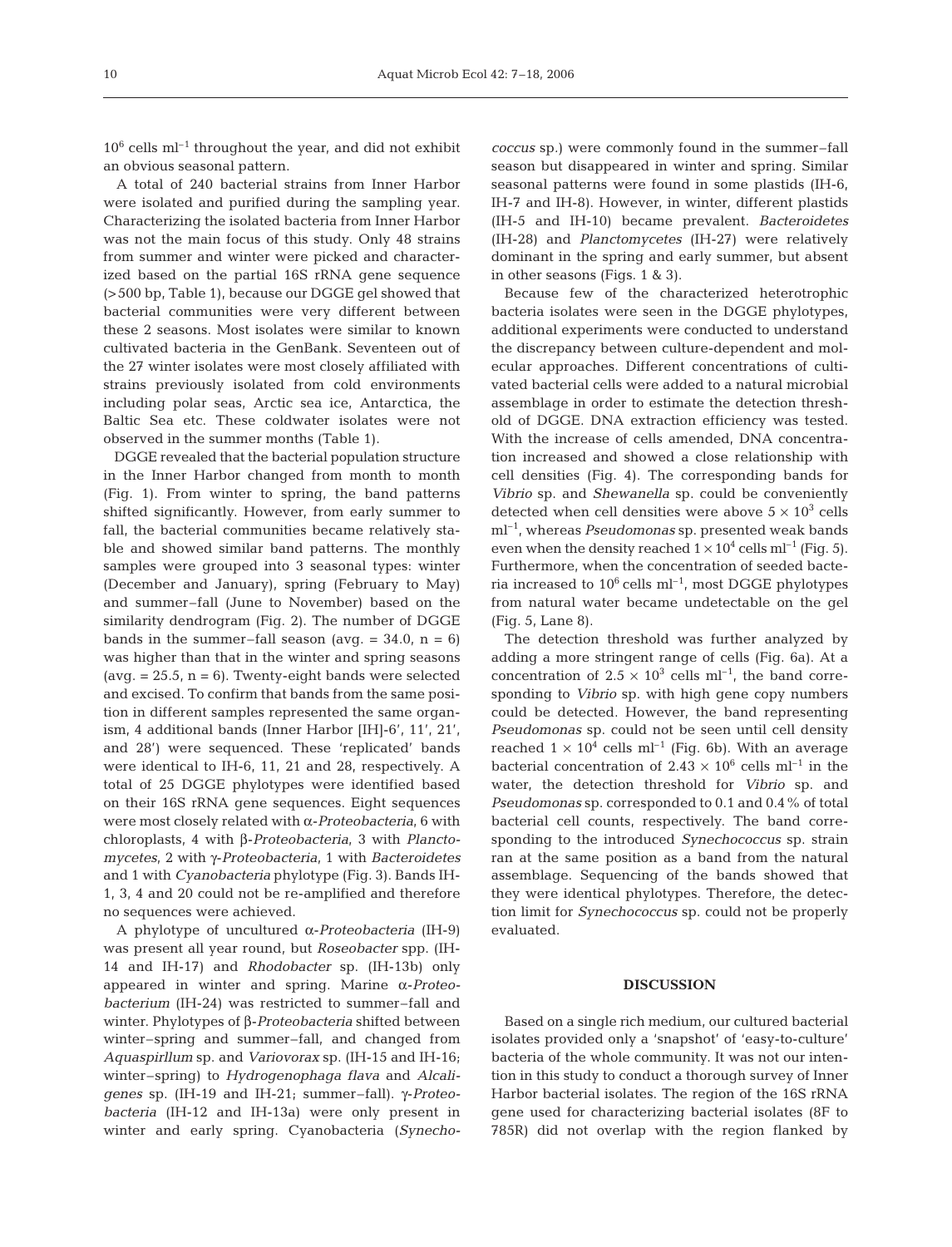| $\triangle$                             | collection time<br>Sample | (based on partial 16S rRNA gene)<br>Most closely related organism | Identity<br>(%) | Accession<br>no. | Phylogenetic<br>dronb | (refer to the original submission)<br>Source       | in warm season in cold season<br>No. of isolates |
|-----------------------------------------|---------------------------|-------------------------------------------------------------------|-----------------|------------------|-----------------------|----------------------------------------------------|--------------------------------------------------|
| IH3-15                                  | Mar 2001                  | Arctic sea ice bacterium ARK10032                                 | 98              | AF468385         |                       | Arctic sea ice                                     |                                                  |
| IH3-10                                  | Mar 2001                  | Arctic sea ice bacterium ARK10036                                 | 96              | AF468358         | Miscellaneous         | Arctic sea ice                                     |                                                  |
| IH2-13                                  | Feb 2002                  | Comamonas testosteroni WDL7                                       | 97              | AF538933         |                       | Degradation of linuron                             |                                                  |
| IH3-6                                   | Mar 2001                  | Flavobacterium frigidarium                                        | 99              | AF162266         | <b>Bacteroidetes</b>  | Antarctica                                         |                                                  |
| IH3-5                                   | Mar 2001                  | Flavobacterium                                                    | 99              | U63938           | Bacteroidetes         | Northern Baltic Sea                                |                                                  |
| IH2-10                                  | Feb 2002                  | Idiomarina sp. Loihi-Chm (16S)-1                                  | 94              | AB049741         |                       | Deep low-temperature vent Hawaii                   |                                                  |
| IH2-7                                   | Feb 2002                  | Marine bacterium SCRIPPS_101                                      | 97              | AF359537         | Miscellaneous         | Associated with dinoflagellates                    |                                                  |
| IH3-16                                  | Mar 2001                  | Polar sea bacterium R7076                                         | 98              | AJ295713         | Miscellaneous         | Polar seas                                         |                                                  |
| IH3-2, IH3-8                            | Mar 2001                  | Polar sea bacterium R7216                                         | 100             | AJ295714         | Miscellaneous         | Polar seas                                         |                                                  |
| IH2-1, IH2-6                            | Feb 2002                  | Pseudoalteromonas sp. UL1                                         | 96              | AF172991         |                       | Marine alga Ulva lactuca                           |                                                  |
| IH2-14                                  | Feb 2002                  | Pseudomonas rhizosphaerae                                         | 99              | AY152673         |                       | Spain soil                                         |                                                  |
| IH2-5, IH2-11, IH2-20                   | Feb 2002                  | Pseudomonas sp. Hsa.28                                            | $96 - 98$       | AY259121         |                       | Freshwater                                         | S                                                |
| IH2-2                                   | Feb 2002                  | Pseudomonas stutzeri                                              | 98              | U65012           |                       | Denitrification                                    |                                                  |
| IH2-12                                  | Feb 2002                  | Psychrobacter maritimus                                           | 99              | AJ609272         | ≻                     | Sea ice and sediment, Sea of Japan                 | $\overline{a}$                                   |
| IH2-8, IH2-16, IH2-18                   | Feb 2002                  | Shewanella baltica NCTC10735                                      | $97 - 99$       | AJ000214         | ≻                     | <b>Baltic Sea</b>                                  |                                                  |
| IH3-3, IH3-11                           | Mar 2001                  | Shewanella frigidimarina ACAM 588                                 | 98              | U85905           |                       | Antarctica                                         | $\sim$                                           |
| IH2-9, IH3-4, IH3-14 Feb 2002, Mar 2001 |                           | Vibrio ordalii NCMB2168                                           | $97 - 99$       | X74718           |                       | Southern Chile                                     | S                                                |
| IH2-19, IH8-15                          | Feb 2002, Aug 2001        | Pseudomonas pseudoalcaligenes<br>strain LMG 1225T                 | 96, 97          | Z76666           |                       | Lake Kauhako, Hawaii                               |                                                  |
| IH8-2                                   | Aug 2001                  | A eromicrobium ervthreum                                          | 95              | AF005021         | Actinobacteria        | Puerto Rico soil                                   |                                                  |
| IH8-12                                  | Aug 2001                  | Bacillus marisflavi strain TF-11                                  | 98              | AF483624         | Firmicutes            | Yellow Sea, Korea                                  |                                                  |
| IH8-1                                   | Aug 2001                  | Brevundimonas vesicularis                                         | 96              | AJ627402         |                       | Freshwater biofilm                                 |                                                  |
| IH7-4                                   | Jul 2001                  | sp. EP215<br>Flavobacterium                                       | 97              | AF493657         | <b>Bacteroidetes</b>  | UK<br>River Taff epilithon,                        |                                                  |
| IH7-14                                  | Jul 2001                  | Gamma proteobacterium GMD16F03                                    | 99              | AY162108         |                       | Sargasso Sea                                       |                                                  |
| IH7-1                                   | Jul 2001                  | Marine alpha proteobacterium AS-19                                | 100             | AJ391181         | ర                     | Adriatic Sea                                       |                                                  |
| IH7-9                                   | Jul 2001                  | Massilia sp. 72                                                   | 95              | AY177372         | $\circ$               | Soil                                               |                                                  |
| IH7-6                                   | Jul 2001                  | Microbacterium imperiale 51-6C                                    | 100             | AF526906         | Actinobacteria        | Spacecraft                                         |                                                  |
| IH8-3                                   | Aug 2001                  | Paracoccus haeundaesis strain BC74171                             | 98              | AY189743         | ಠ                     | Halophilic astaxanthin-production                  |                                                  |
| IH8-16                                  | Aug 2001                  | Pseudoalteromonas sp. RE2-5b                                      | $97$            | AF539777         |                       | Biofilms                                           |                                                  |
| IH7-13                                  | Jul 2001                  | Pseudoalteromonas sp. RE2-12b                                     | 93              | AF539775         |                       | Biofilms                                           |                                                  |
| IH8-19                                  | Aug 2001                  | Pseudomonas alcaligenes isolate LB19                              | $97$            | AF390747         |                       | $\mathop{\leq}\limits_{{\mathop{\rm \mathsf{Z}}}}$ |                                                  |
| IH8-6                                   | Aug 2001                  | Pseudomonas putida KL33                                           | 95              | AY686638         |                       | ź                                                  |                                                  |
| IH7-18                                  | Jul 2001                  | Pseudoxanthomonas sp. S5-25                                       | $97$            | AF530282         |                       | Canadian paper mill                                |                                                  |
| IH7-3                                   | Jul 2001                  | Rape rhizosphere bacterium tsb058                                 | 99              | AJ295445         | Miscellaneous         | Rhizoplane of oilseed rape                         |                                                  |
| IH7-12, IH7-17                          | Jul 2001                  | Shewanella amazonensis                                            | 96,97           | AF005248         |                       | Amazonian shelf muds                               |                                                  |
| $I - L$                                 | Jul 2001                  | Shewanella sp. 184                                                | 99              | AF387349         |                       | Butter                                             |                                                  |
| IH7-15                                  | Jul 2001                  | Uncultured alpha proteobacterium<br>clone SM1E02                  | 96              | AF445680         | ಠ                     | Mammoth Hot Springs, Yellowstone                   |                                                  |
| IH7-20                                  | Jul 2001                  | Uncultured gamma proteobacterium                                  | 93              | AY515442         |                       | Intertidal mudflats                                |                                                  |
|                                         |                           | strain GWS-BW-H33M                                                |                 |                  |                       |                                                    |                                                  |

Table 1. Identification of bacterial strains isolated from the Inner Harbor based on the partial 16S rRNA gene sequence similarities. Shaded area shows the species appeared Table 1. Identification of bacterial strains isolated from the Inner Harbor based on the partial 16S rRNA gene sequence similarities. Shaded area shows the species appeared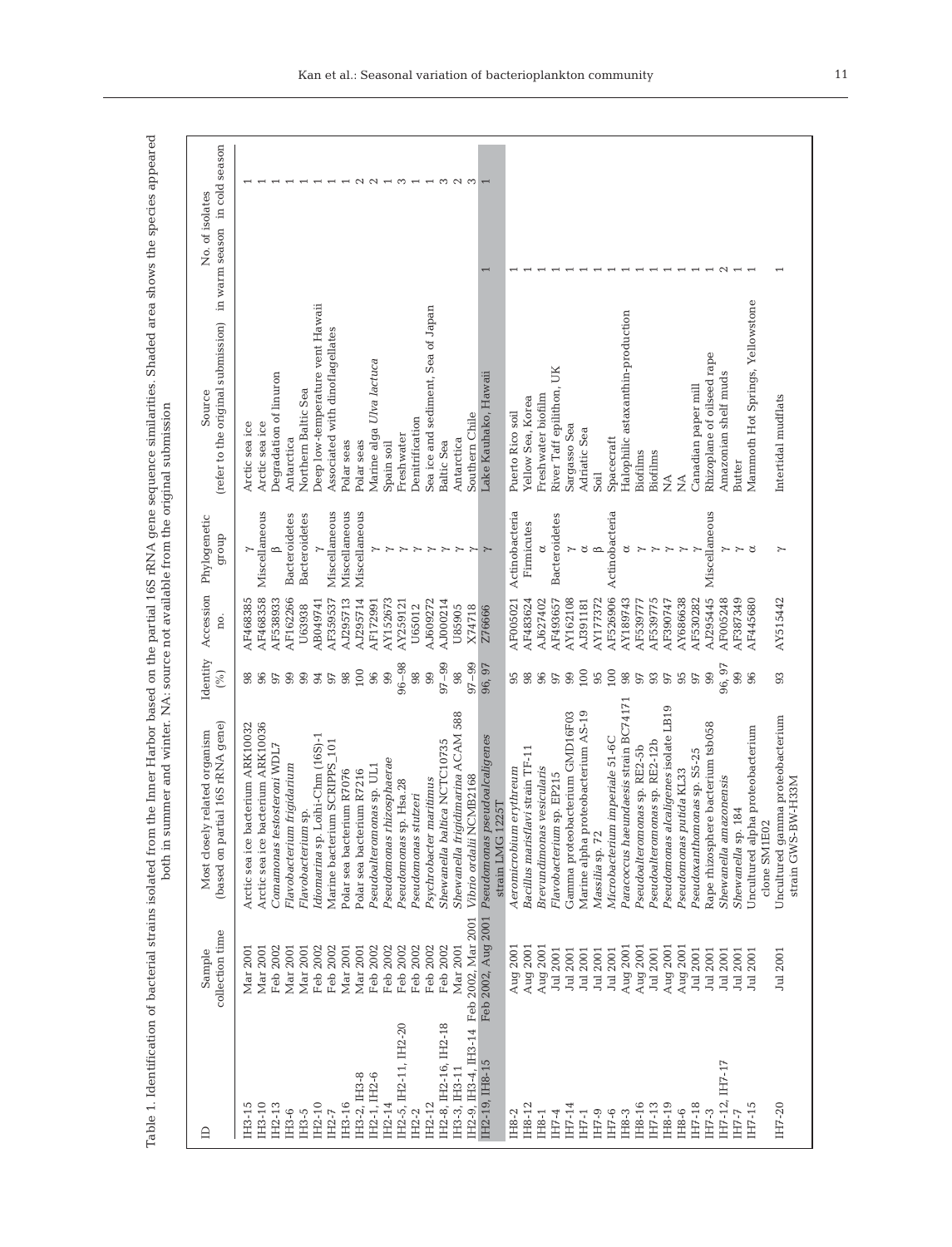Fig. 1. Monthly patterns of Harbor bacterial composition revealed by DGGE. Numbered bands are those excised and sequenced; *Synechococcus* bands labeled with \*. From July to November, *Synechococcus* cell counts were 8.1 <sup>×</sup>  $10^4$ ,  $5.2 \times 10^4$ ,  $7.4 \times 10^4$ ,  $2.0 \times 10^4$ , and  $1.1 \times 10^4$  cells ml<sup>-1</sup>, respectively (Wang & Chen 2004)

DGGE primers (1070F to 1392R). It would be ideal to compare the partial 16S rRNA sequence of bacterial isolates and DGGE bands at the same region. We tested the 8 closest hits of our sequences and BLAST using a short (500 bp) and long (~1400 bp) fragment of 16S rRNA gene sequences. Six of the 8 sequences (AF468358, AF538933, AJ295714, AY162673, Z76666, and AF483624) showed similar BLAST outcomes at the strain or species level. Therefore, the comparison between bacterial isolates and DGGE phylotypes should not have been significantly affected by the nonoverlapped primers.

It was intriguing to learn that few of the 48 characterized bacterial isolates matched with phylotypes from DGGE band sequences. Is the cell density of isolated bacteria in natural waters too low to be detected by PCR-DGGE? If so, what is the detection threshold of PCR-DGGE for estuarine bacterioplankton? Muyzer et al. (1993) and Murray et al. (1996) reported that PCR-DGGE is sensitive enough to detect 1 to 2% of bacterial populations in the mixed assemblage of selected bacterial strains. The introduction of serially diluted bacteria into a natural community allowed us to get a direct estimate of the detection limit based on cell number. Our experiments with seeded bacteria suggested that the detection threshold varied with different bacterial species. For example, *Vibrio* sp. could be detected at  $2.5 \times 10^3$  cells ml<sup>-1</sup> (Fig. 6). which corresponded to  $\sim 0.1\%$  of the total bacterial population  $(2.1 \times 10^6 \text{ cells})$ ml–1). However, *Pseudomonas* sp. was not detectable until cell density reached  $1 \times 10^4$  cells ml<sup>-1</sup> (Figs. 5 & 6). Interestingly, the *Synechococcus* sp. bands detected (Fig. 1) corresponded to samples where *Synechococcus* counts were over  $1.1 \times 10^4$  cells ml<sup>-1</sup> (Wang & Chen 2004). No *Synechococcus* sp. DGGE bands were detectable when *Synechococcus* sp. cell densities were low. This result also supports a previous study on the detection limit of *Synechococcus* sp. in Lake Cisó and Lake Vilar, NE Spain (Casamayor et al. 2000).

It is known that many factors (DNA extraction, primer selection, PCR cycles, gene copy number, etc.) can influence the outcome of PCR, particularly when applied to environmental samples (e.g. Farrelly et al. 1995, Suzuki & Giovannoni 1996, von Wintzingerode et al. 1997, Crosby & Criddle 2003). We characterized the total bacterial community in the Inner Harbor, without pre-filtration to re-

move phytoplankton cells. Six plastid sequences related to eukaryotic algae were identified in the DGGE fingerprints. The presence of algal DNA will affect the DGGE patterns of the bacterial community, but will also provide





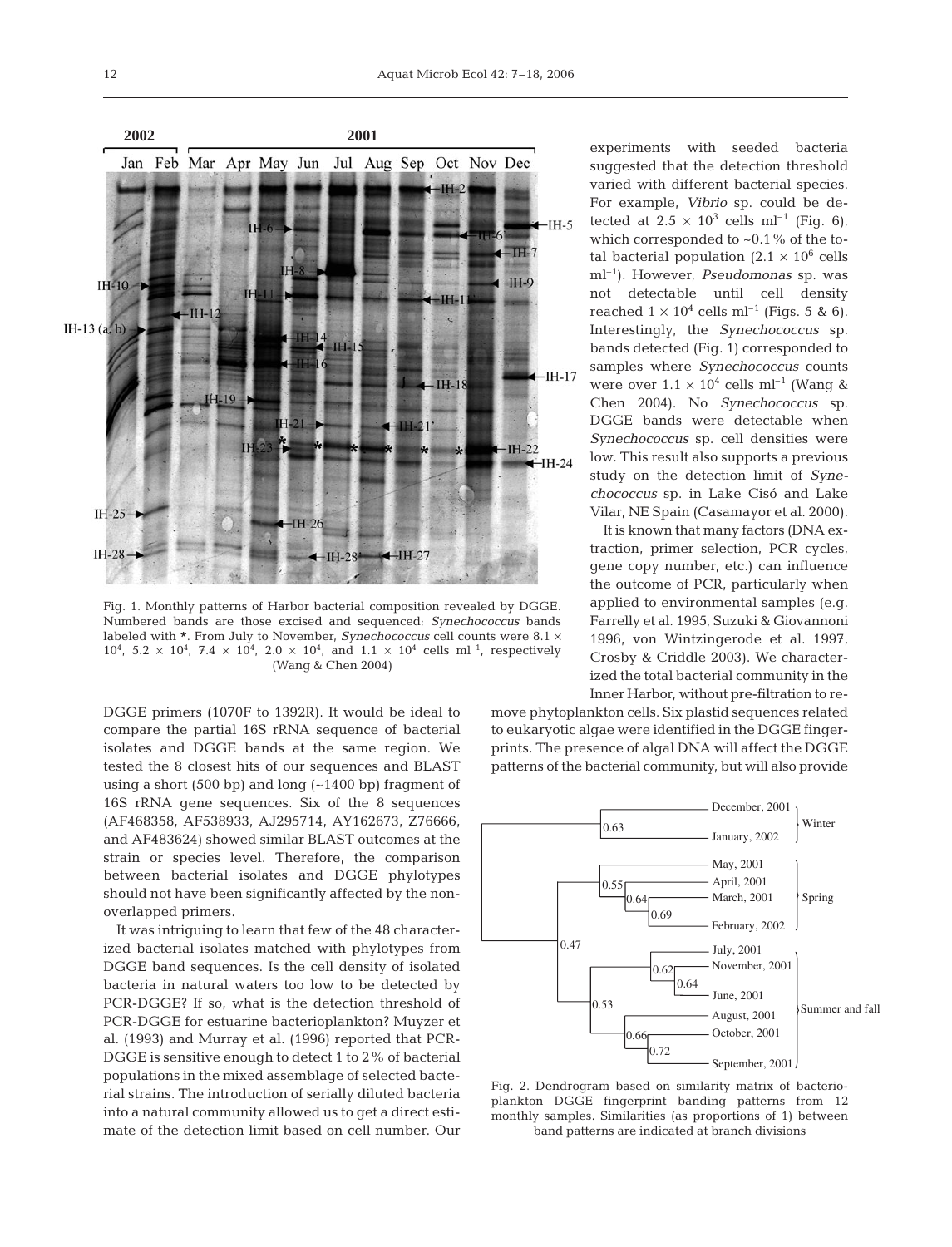

Fig. 3. Phylogenetic affiliations of representative 16S rRNA gene sequences from excised DGGE bands. Sequences from this study in bold.  $\bullet$ : DGGE band present in winter;  $\bullet$ : DGGE band present in spring;  $\bullet$ : DGGE band present in summer-fall. *Nanoarchaeum equitans* was used as an outgroup. Scale bar = 0.05 substitutions per site

valuable information on the population dynamics of dominant phytoplankton. The primers used in this study yielded 320 bp amplicons, which overlapped with the V8 variable region in the 16S rRNA gene. Recently, different sets of DGGE primers were evaluated based on the bacterial community in the maize rhizosphere or rumen digesta of sheep. Universal primers based on region V3 of 16S rRNA were recommended for shorter frag-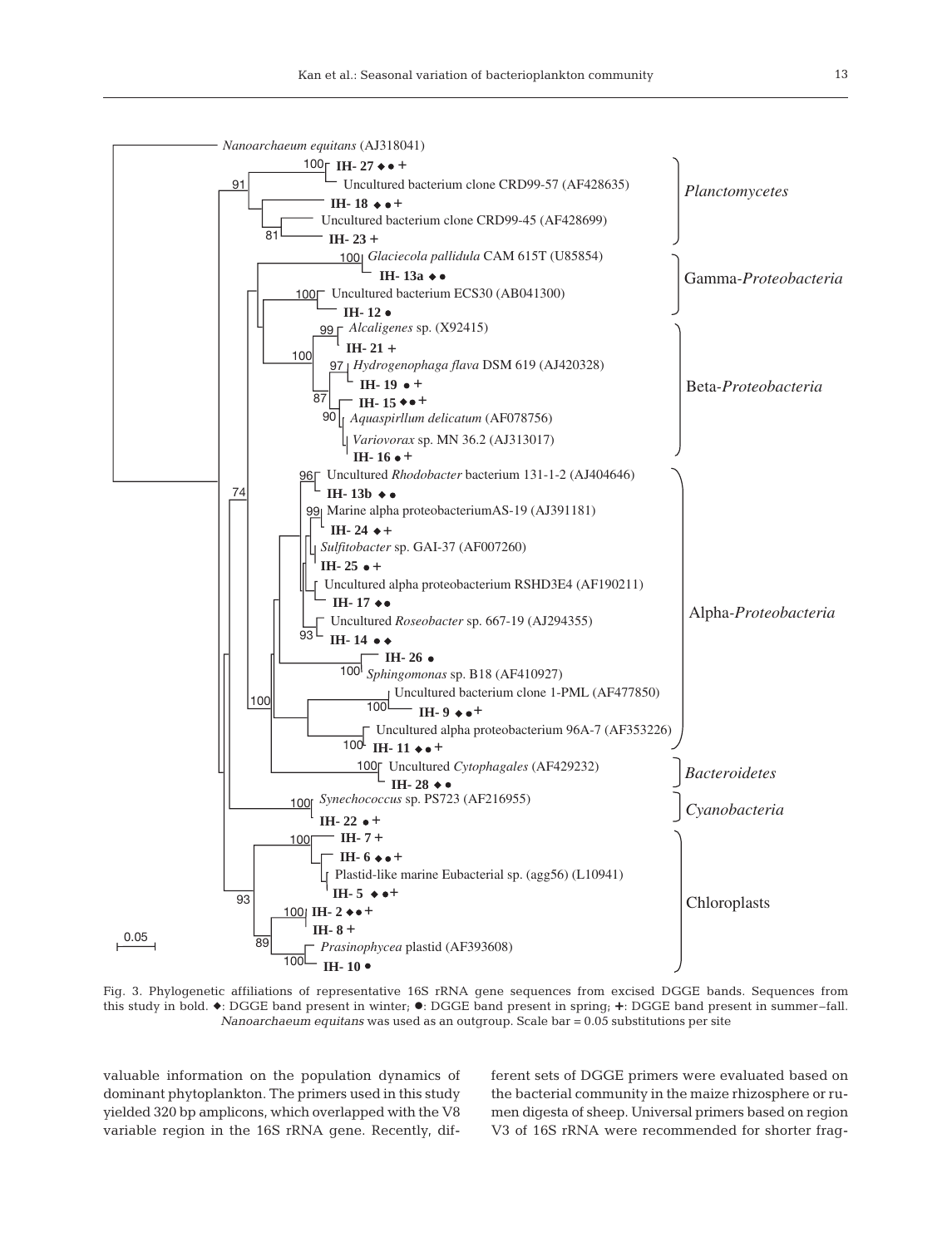

Fig. 4. DNA extraction efficiency of seeding experiment. Equation shows relationship between DNA concentration and total cell numbers

ments, while regions V3–V5 and V6–V8 were suggested for longer fragments (Yu & Morrison 2004). However, to our knowledge, those DGGE primers have not been compared systematically for planktonic bacterial communities. This is an important issue that warrants future study. In a recent study in the Chesapeake Bay, our DGGE band sequences matched well with clone library sequences (16S–ITS–23S region) (authors' unpubl. data), which suggested that the major bacterioplankton populations were not distorted by the DGGE primers we used.

It is worth pointing out that the detection limit of PCR-DGGE in our study appeared to be affected by gene copy number. Ribosomal RNA gene-based molecular techniques (i.e. PCR-DGGE, LH-PCR, ARISA, TRFLP etc.) present a quantitative bias towards organisms with higher gene copy numbers (Crosby & Criddle 2003). At the time, the Ribosomal RNA Operon Copy Number Database (rrndb) (Klappenbach et al. 2001) contained 502 entries, with 259 genome sizes and rRNA operon copy numbers available. There was no obvious relationship between rRNA operon copy number and genome size  $(r^2 = 0.18)$  (Fig. 7). We chose several bacterial strains for the detection threshold study, selected to reflect different rRNA gene multiplicity. Genomes of *Vibrio* spp. and *Shewanella* spp. typically contain 9 copies of the rRNA operon; *Pseudomonas* spp. has on average 4 copies, while *Synechococcus* spp. contains 2 copies (Fig. 7). Our results indicated that the detection threshold for PCR-DGGE was affected by the gene copy number of the 16S rRNA operon. Bacterial groups in natural environments with low rRNA operon copy numbers may need to reach higher cell densities to be detectable by PCR-**DGGE** 

The detection threshold of DGGE provides a possible explanation as to why most cultured bacteria could not be detected by DGGE. It is likely that the concentration of most bacteria grown on enriched media was



Fig. 5. DGGE detection threshold measured by seeding a natural microbial community with different concentrations of 3 bacterial strains (*Vibrio* sp., *Pseudomonas* sp., and *Shewanella* sp.). Lanes 0 to 8: negative control (0 cells), 100, 500, 1 × 10<sup>3</sup>, 5 ×  $10^3$ ,  $1 \times 10^4$ ,  $5 \times 10^4$ ,  $1 \times 10^5$  and  $1 \times 10^6$  cells m<sup>1-1</sup> added, respectively. Lanes 9 to 11: DGGE fingerprints for pure cultures of *Vibrio* sp., *Pseudomonas* sp. and *Shewanella* sp., respectively. Closest phylogenetic affiliations of band sequences shown on left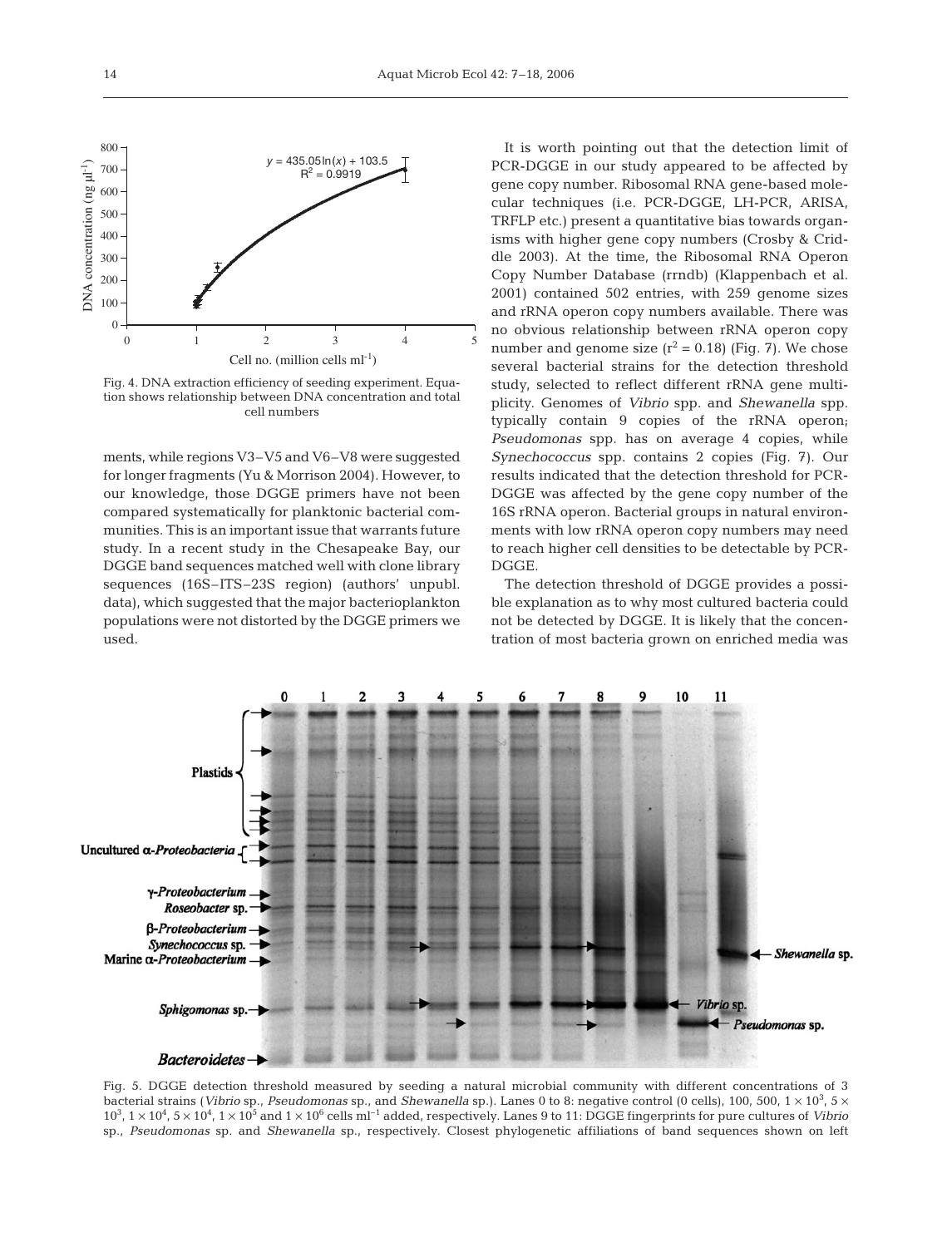

Fig. 6. DGGE detection threshold measured by seeding a natural microbial community with finer range concentrations of 3 bacterial strains (*Synechococcus* sp. CB0101, *Vibrio* sp., and *Pseudomonas* sp.). (a) Lanes 0 to 6: negative control (0 cells), 1 × 10<sup>3</sup> ,  $2 \times 10^3$ ,  $2.5 \times 10^3$ ,  $5 \times 10^3$ ,  $1 \times 10^4$ , and  $1 \times 10^5$  cells ml<sup>-1</sup> added, respectively. Lanes 7 to 9: DGGE fingerprints for pure cultures of *Synechococcus* sp. CB0101, *Vibrio* sp., and *Pseudomonas* sp., respectively. M: marker consisting of DGGE bands identified as chloroplast, uncultured α-*Proteobacterium*, *Roseobacter* sp., β-*Proteobacterium*, *Synechococcus* sp. and *Cytophaga* sp. (b) Enhanced view of subsection highlighted in (a)



Fig. 7. Distribution of rrn operon copy numbers vs. genome size of rrndb bacterial entries. a, b, and c represented closest relatives of bacterial isolates added in seeding experiments; a: *Vibrio* spp. and *Shewanella* spp.; b: *Pseudomonas* spp.; c: *Synechococcus* spp. At this time, rrndb comprises 259 entries with both rrn operon copy number and genome size available

low in the natural samples. On average, the total colony counts on plates were 6450 cells  $ml^{-1}$  (n = 8). Assuming that the colonies on 1 plate were equally derived from 10 different bacterial species, the abundance of each species accounted for 0.265% of the total cell density (avg.  $2.43 \times 10^6$  cells ml<sup>-1</sup>). Therefore, their concentrations were lower than the detection limit and they were absent from the DGGE gel. A limited number of bands indicated that DGGE is biased toward abundant groups in the community and underestimates actual bacterial diversity in the samples.

Our results demonstrated that bacterial community structure in the estuarine ecosystem is variable between months, but that a seasonal pattern could be identified. Overall, bacterial communities in the summer–fall season were more similar to each other, whereas winter communities appeared to be distinct from spring, summer and fall. Two populations that corresponded to phylotypes of *Cyanobacteria (Syne-*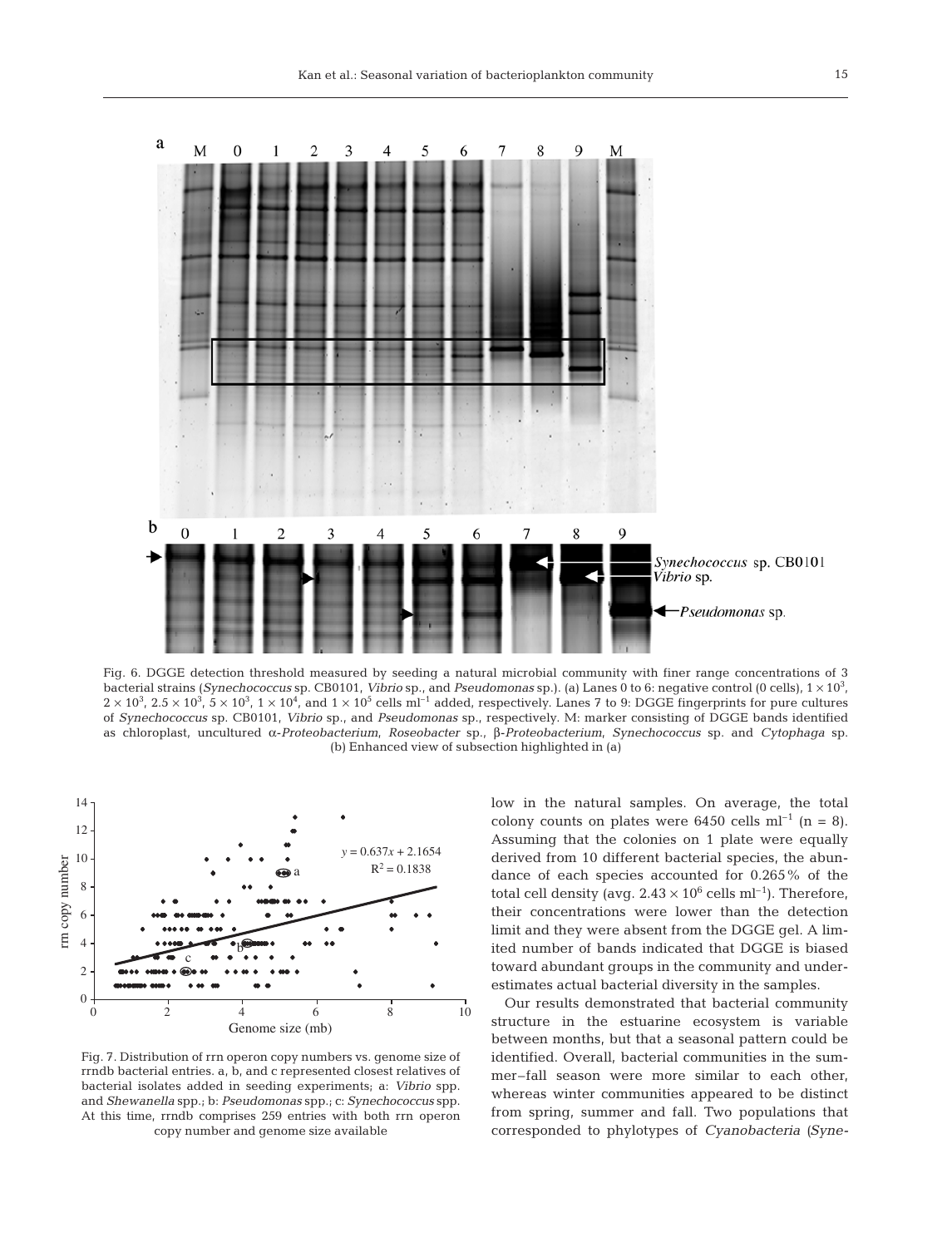*chococcus* sp.) and marine α-*Proteobacterium* exhibited a similar seasonal pattern in the Inner Harbor. Occurrence of the *Synechococcus* sp. phylotype in the DGGE analysis supported the seasonal distribution of *Synechococcus* sp. cell densities in the harbor (Wang & Chen 2004). The abundance of *Synechococcus* reached 8.14  $\pm$  0.98  $\times$  10<sup>4</sup> cells ml<sup>-1</sup> in summer (July), and decreased to 2.57  $\pm$  0.53  $\times$  10<sup>2</sup> cells ml<sup>-1</sup> in winter (February). The marine α-*Proteobacterium* phylotype (IH-24) followed a seasonal pattern similar to that of the *Synechococcus* sp. Marine α-*Proteobacteria* have been found in a number of marine environments (Gonzalez & Moran 1997, Suzuki et al. 1997). This group of bacteria is numerically dominant (28%) in coastal waters, but not detectable in low salinity  $(<5$  ppt) or freshwater (Gonzalez & Moran 1997). In the Baltimore Inner Harbor, no marine α-*Proteobacterium* were found in April and May when salinity was at its lowest (~5 ppt). However, marine α-*Proteobacteria* were also not detected in other months (January to March) when salinity was above 15 ppt, which suggested that this group may be sensitive not only to salinity, but also to water temperature.

As β-*Proteobacteria* are dominant in freshwater and have never been found in marine water (Methe et al. 1998, Glöckner et al. 1999), it is believed that this group advected into the estuary from the Patapsco River. One *Bacteroidetes* phylotype (IH-28) with high G + C content was detected from January to June, but was not detected in other months. The *Bacteroidetes* group is abundant in marine systems (Glöckner et al. 1999) including Delaware estuarine and coastal waters (Cottrell & Kirchman 2000, Kirchman et al. 2003). Because these species are known to be involved in the degradation of complex macromolecules (Shewan & McMeekin 1983), they adapt well to water with high particle loads (Cottrell & Kirchman 2000). In spring, terrestrial run-off from the Patapsco River provides the largest load of nutrients and particles to the Inner Harbor (Boesch et al. 2001, Sellner et al. 2001), which may offer suitable environmental niches to this group.

Chesapeake estuarine bacterioplankton are composed of mixed populations from both freshwater and marine origin, and the balance of these populations may be interpreted by seasonal variability. It has been reported that bacterioplankton communities in freshwater differ from those in marine communities (e.g. Gonzalez & Moran 1997, Methe et al. 1998, Glöckner et al. 1999, Cottrell & Kirchman 2000, Zwart et al. 2002). In estuaries, dominating bacterial groups shift along the salinity gradient from α- and β-*Proteobacteria*, Gram-positive bacteria, and *Verrucomicrobia* to α- and γ-*Proteobacteria* (Crump et al. 1999). Increasing precipitation that started from late March in the Inner

Harbor (www.atmos.umd.edu/~climate/) resulted in a significant drop in salinity in April. Thereafter, β-*Proteobacteria* (IH-15, IH-16, and IH-19) dominated spring bacterial communities. It is likely that river run-off brings more freshwater populations into the harbor in spring. In contrast, salinities in winter and summer–fall were relatively stable but temperatures changed remarkably, which suggested that the shift in bacterial composition between summer and winter was possibly related to temperature fluctuations rather than to salinity. To understand the interaction between community shifts and environmental factors, we are currently conducting an inter-annual survey to investigate the spatial and temporal variations of Chesapeake Bay bacterioplankton.

*Acknowledgements*. We thank A. Haniff for his help collecting water samples. We are especially grateful to B. Crump and M. Anderson for valuable discussion and comments on the manuscript. This work was supported by National Science Foundation Microbial Observatories Programs (MCB-0132070 and MCB-0238515), and represents contribution no. 05-133 from the Center of Marine Biotechnology, University of Maryland Biotechnology Institute.

### LITERATURE CITED

- Akkermans ADL, van Elsas JD, de Bruijn FJ (1999) Molecular microbial ecology manual. Kluwer Academic Publishers, Dordrecht
- Amann RI, Ludwig W, Schleifer K (1995) Phylogenetic identification and in situ detection of individual microbial cells without cultivation. Microbiol Rev 59:143–169
- Bano N, Hollibaugh JT (2002) Phylogenetic composition of bacterioplankton assemblages from the Arctic Ocean. Appl Environ Microbiol 68:505–518
- Bernard L, Schaefer H, Joux F, Courties C, Muyzer G, Lebaron P (2000) Genetic diversity of total, active and culturable marine bacteria in costal seawater. Aquat Microb Ecol 23:1–11
- Bidle KD, Fletcher M (1995) Comparison of free-living and particle-associated bacterial communities in the Chesapeake Bay by stable low-molecular-weight RNA analysis. Appl Environ Microbiol 61:944–952
- Boesch DF, Brinsfield RB, Magnien RE (2001) Chesapeake Bay eutrophication: scientific understanding, ecosystem restoration, and challenges for agriculture. J Environ Qual 30:303–320
- Bouvier TC, del Giorgio PA (2002) Compositional changes in free-living bacterial communities along a salinity gradient in two temperate estuaries. Limnol Oceanogr 47:453–470
- Casamayor EO, Schafer H, Baneras L, Pedros-Alio C, Muyzer G (2000) Identification of and spatio-temporal differences between microbial assemblages from two neighboring sulfurous lakes: comparison by microscopy and denaturing gradient gel electrophoresis. Appl Environ Microbiol 66:499–508
- Chen F, Lu J, Binder BJ, Liu Y, Hodson RE (2001) Application of digital image analysis and flow cytometry to enumerate marine viruses stained with SYBR Gold. Appl Environ Microbiol 67:539–545
- Cottrell MT, Kirchman DL (2000) Community composition of marine bacterioplankton determined by 16S rRNA gene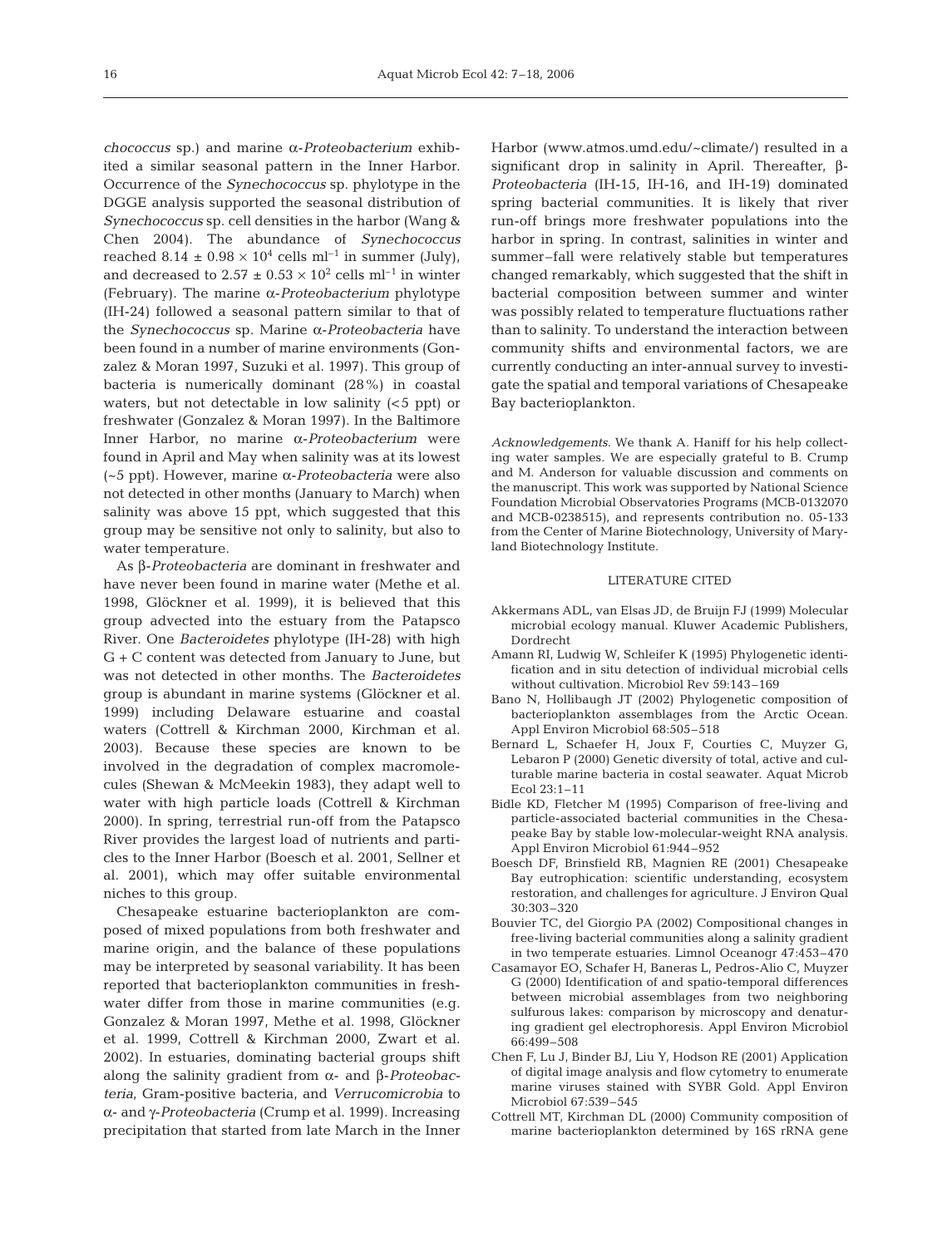clone libraries and fluorescence in situ hybridization. Appl Environ Microbiol 66:5116–5122

- Crosby LD, Criddle CS (2003) Understanding bias in microbial community analysis techniques due to rrn operon copy number heterogeneity. Biotechniques 34:790–802
- Crump BC, Armbrust EV, Baross JA (1999) Phylogenetic analysis of particle-attached and free-living bacterial communities in the Columbia River, its estuary, and the adjacent coastal ocean. Appl Environ Microbiol 65:3192–3204
- Crump BC, Kling GW, Bahr M, Hobbie JE (2003) Bacterioplankton community shifts in an Arctic lake correlate with seasonal changes in organic matter source. Appl Environ Microbiol 69:2253–2268
- Crump BC, Hopkinson CS, Sogin ML, Hobbie JE (2004) Microbial biogeography along an estuarine salinity gradient: combined influences of bacterial growth and residence time. Appl Environ Microbiol 70:1494–1505
- Farrelly V, Rainey FA, Stachebrandt E (1995) Effects of genome size and *rrn* gene copy number on PCR amplification of 16S rRNA genes from a mixture of bacterial species. Appl Environ Microbiol 61:2798–2801
- Ferris MJ, Muyzer G, Ward DM (1996) Denaturing Gradient Gel Electrophoresis profiles of 16S rRNA-defined populations inhabiting a hot spring microbial mat community. Appl Environ Microbiol 62:340–346
- Giovannoni SJ, Rappé MS (2000) Evolution, diversity, and molecularecology of marine prokaryotes. In: Kirchman DL (ed) Microbial ecology of the oceans. Wiley-Liss, New York, p 47–84
- Glöckner FO, Fuchs BM, Amann R (1999) Bacterioplankton compositions of lakes and oceans: a first comparison based on fluorescence in situ hybridization. Appl Environ Microbiol 65:3721–3726
- Gonzalez JM, Moran MA (1997) Numerical dominance of a group of marine bacteria in the α-subclass of the class *Proteobacteria* in coastal seawater. Appl Environ Microbiol 63:4237–4242
- Heidelberg JF, Heidelberg KB, Colwell RR (2002) Seasonality of Chesapeake Bay bacterioplankton species. Appl Environ Microbiol 68:5488–5497
- Höfle MG, Haas H, Dominik K (1999) Seasonal dynamics of bacterioplankton community structure in a eutrophic lake as determined by 5S rRNA analysis. Appl Environ Microbiol 65:3164–3174
- Jukes TH, Cantor CR (1969) Evolution of protein molecules. In: Munro HN (ed) Mammalian protein metabolism. Academic Press, New York, p 21–132
- Kan J, Chen F (2004) Co-monitoring bacterial and dinoflagellates communities by denaturing gradient gel electrophoresis (DGGE) and SSU rDNA sequencing during a dinoflagellate bloom. Acta Oceanol Sin 23:483–492
- Kent AD, Jones SE, Yannarell AC, Graham JM, Lauster GH, Kratz TK, Triplett EW (2004) Annual patterns in bacterioplankton community variability in a humic lake. Microb Ecol 48:550–560
- Kirchman DL, Yu L, Cottrell MT (2003) Diversity and abundance of uncultured *Cytophaga*-like bacteria in the Delaware estuary. Appl Environ Microbiol 69:6587–6596
- Kisand V, Wikner J (2003) Combining culture-dependent and -independent methodologies for estimation of richness of estuarine bacterioplankton consuming riverine dissolved organic matter. Appl Environ Microbiol 69: 3607–3616
- Klappenbach JA, Saxman PR, Cole JR, Schmidt TM (2001) rrndb: the ribosomal RNA operon copy number database. Nucleic Acids Res 29:181–184
- Lee S, Fuhrman JA (1991) Spatial and temporal variation of

natural bacterioplankton assemblages studied by total genomic DNA cross-hybridization. Limnol Oceanogr 36: 1277–1287

- Methe BA, Hiorns WD, Zehr JP (1998) Contrasts between marine and fresh water bacterial community composition: analyses of communities in Lake George and six other Adirondack lakes. Limnol Oceanogr 43:368–374
- Murray AE, Hollibaugh JT, Orrego C (1996) Phylogenetic compositions of bacterioplankton from two California estuaries compared by denaturing gradient gel electrophoresis of 16S rDNA fragments. Appl Environ Microbiol 62:2676 – 2680
- Murray AE, Preston CM, Massana R, Taylor LT, Blakis A, Wu K, DeLong EF (1998) Seasonal and spatial variability of bacterial and archaeal assemblages in the coastal waters near Anvers Island, Antarctica. Appl Environ Microbiol 64:2585-2595
- Muyzer G, de Waal E, Uitterlinden A (1993) Profiling of complex microbial populations by denaturing gradient gel electrophoresis analysis of polymerase chain reactionamplified genes coding for 16S rRNA. Appl Environ Microbiol 59:695–700
- Nakagawa T, Ishibashi J, Maruyama A, Yamanaka T, Morimoto Y, Kimura H, Urabe T, Fukui M (2004) Analysis of dissimilatory sulfite reductase and 16S rRNA gene fragments from deep-sea hydrothermal sites of the Suiyo Seamount, Izu-Boniin Arc, Western Pacific. Appl Environ Microbiol 70:393–403
- Noble PA, Bidle KD, Fletcher M (1997) Natural microbial community compositions compared by a back-propagating neural network and cluster analysis of 5S rRNA. Appl Environ Microbiol 63:1762–1770
- Ovreas L, Forney L, Daae FL, Torsvik V (1997) Distribution of bacterioplankton in meromictic Lake Saelenvannet, as determined by denaturing gradient gel electrophoresis of PCR-amplified gene fragments coding for 16S rRNA. Appl Environ Microbiol 63:3367–3373
- Saitou N, Nei M (1987) The neighbor-joining method: a new method for reconstructing phylogenetic trees. Mol Biol Evol 4:406–425
- Schmidt TM, Delong EF, Pace NR (1991) Analysis of a marine picoplankton community by 16S rRNA gene cloning and sequencing. J Bacteriol 173:4371–4378
- Sellner KG, Sellner SG, Lacouture RV, Magnien RE (2001) Excessive nutrients select for dinoflagellates in the stratified Patapsco River estuary: Margalef reigns. Mar Eco Prog Ser 220:93–102
- Shewan JM, McMeekin TA (1983) Taxonomy (and ecology) of *Flavobacterium* and related genera. Annu Rev Microbiol 37:233–252
- Sievert SM, Brinkhoff T, Muyzer G, Ziebis W, Kuever J (1999) Spatial heterogeneity of bacterial populations along an environmental gradient at a shallow submarine hydrothermal vent near Milos Island (Greece). Appl Environ Microbiol 65:3834–3842
- Smith DE, Leffler M, Mackiernan G (1992) Oxygen dynamics in the Chesapeake Bay: a synthesis of recent research. Maryland Sea Grant, College Park, MD
- Sobecky PA, Schell MA, Moran MA, Hodson RE (1996) Impact of a genetically engineered bacterium with enhanced alkaline phosphatase activity on marine phytoplankton communities. Appl Environ Microbiol 62:6–12
- Suzuki MT, Giovannoni SJ (1996) Bias caused by template annealing in the amplification of mixtures of 16S rRNA genes by PCR. Appl Environ Microbiol 62:625–630
- Suzuki MT, Rappé MS, Haimberger ZW, Winfield H, Adair N, Strobel J, Giovannoni SJ (1997) Bacterial diversity among